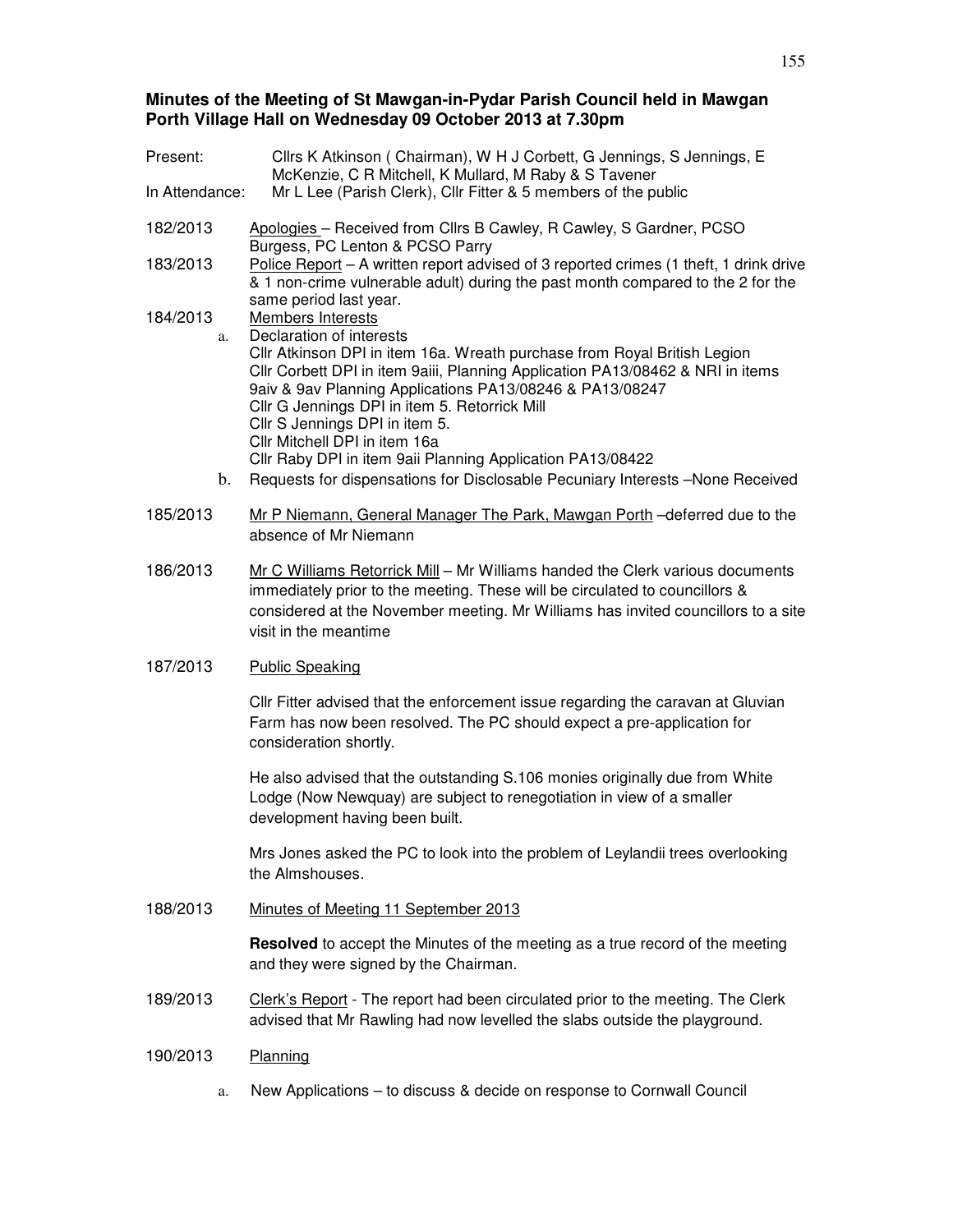- i. PA13/ 07041 Windyridge Mawgan Porth TR8 4AL Mr C Watts Proposed erection of extension to enlarge existing dining room and living room of bungalow - **Resolved No Objections**
- ii. Cllr Raby left the meeting.

PA13/08422 Little Trevenna Trevenna Cross St Mawgan Mr R Gillett Change of use from redundant light commercial office block containing two offices to residential single bedroom, single storey dwelling **- Resolved to object** 1.This building does not fall within the development envelope. 2. CC Affordable Housing team ruled that development in this area (Badger's Holt & Mr Blake's land was unsustainable 3. The occupant has other residential property in the vicinity so does not need to live on site 4. St Mawgan Gardeners occupy part of the site. 5. Approving the application would set a precedent for other land owners in the area. Cllr Raby returned

iii. Cllr Corbett left the meeting.

PA13/08462 Church Close Trevarrian Newquay TR8 4AQ Mr W Finnemore Removal of condition 3 attached to decision notice C2/87/01282 dated 30/12/1987: Occupation for agricultural workers no longer applies **- Resolved to Object** on the basis that the Certificate of Lawfulness only applies to the present occupants, but the Occupational restriction applies to future owners rather than just the present occupants

- iv. PA13/08246 Higher Denzell Farm St Mawgan Mr C Richardson Construction of Farm Office -**Resolved No Objections**
- v. PA13/08247 Higher Denzell Farm St Mawgan Mr C Richardson Application for Listed Building Consent for Construction of Farm Office - **Resolved No Objections** 
	- Cllr Corbett returned to the meeting
- b. Advices and decisions from Cornwall Council
	- i. PA13/05447 St. Ann Cottage St. Mawgan Mr Alan Jacobi -Conservation area consent for proposed demolition of flat roof extension and the construction of a new 2 storey side extension.

# **Application Withdrawn**

- ii. PA13/05446 St. Ann Cottage St. Mawgan Mr Alan Jacobi –Proposed demolition of flat roof extension and the construction of a new 2 storey side extension. **Approved with Conditions**
- iii. PA13/05546 High Barn Farm Trevarrian Mrs C Old Change of use of garage area to living space, rearranging stairs & separating upstairs bedroom to flat 1

# **Permission Refused**

- iv. PA13/06944 High Barn Farm Trevarrian Mr A Old Construction of barn for use of housing livestock & storage of animal feed **Approved with Conditions**
- c. To discuss enforcement issues The Clerk will report the following to CC:
	- i. A boat at Ezzeldine Lodge
	- ii. A tent that has been in the field opposite The Park for most of the summer
- d. Affordable Housing
	- i. Councillors have reviewed the survey questionnaire & the Clerk will send it to Laura Deverill at CC, after a few minor changes. Laura Deverill will also arrange a further meeting between the CC Affordable Housing team & the PC
	- ii. The PC did not rule out the land adjacent to Higher Winsor being used for Affordable Housing, but felt that it was premature to consider it until the options on the Carloggas side of the village had been fully considered.
- e. Other Planning Issues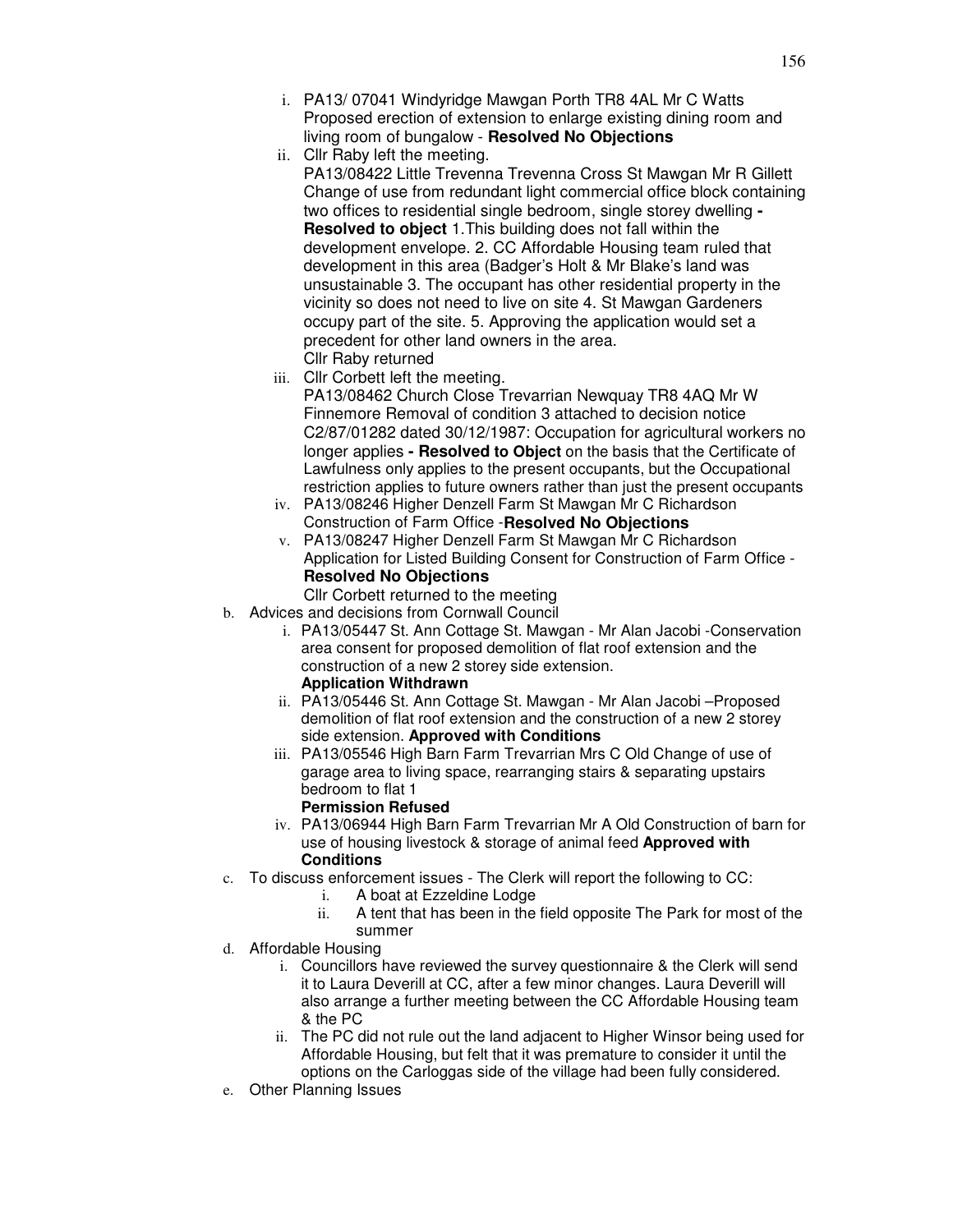- i. Mr & Mrs Marshall have advised they are no longer proceeding with the purchase of land adjacent to Pirates Perch Trenance
- **ii.** PA13/07744 Tredragon Spring Tredragon Road Mawgan Porth Mr & Mrs A Wade Demolition of existing building & construction of a replacement dwelling – To consider a response to CC email of 03 October. **Resolved No comment**
- 191/2013 Neighbourhood Planning –Update –Meeting notes 17 September & 02 October were circulated prior to the meeting. It has been agreed to hold meetings on the first Tuesday of the month. Next meeting 05 November at 7.00 p.m. in St Mawgan Community Hall
- 192/2013 Beach & Environment Working Group
	- a. Working Group Report –None Received
	- b. Business Contributions 2013-2014. Funds collected to date amount to £2240. The Clerk & Cllr Tavener are still reminding businesses that have not yet paid their contribution
	- c. Cllr Tavener has agreed to empty the dog bin at North Steps twice a month (or if advised that the bin is full) over the winter period

### 193/2013 Amenity Area Working Group

a. Working Group Report circulated

#### 194/2013 Transport & Rights of Way Working Group

a. Working Group Report – None Received

### 195/2013 Public Toilets

- a. The MP Business Group recently held a meeting with CC, in which CC confirmed their commitment to refurbishing both sets of toilets & handing them over to MPBG by 01 April 2014. This also includes CC funding for the next financial year. The PC will not be cleaning the St Mawgan toilets after 03 November. Thanks were expressed to Cllr Fitter, Mr Prowse & Miss Codd for their efforts in keeping the toilets open over the summer
- b. **Resolved** to pay Mr Prowse for 34 days cleaning of the St Mawgan toilets during Cllr Fitter's absence
- 196/2013 Other Reports None

#### 197/2013 Accounts

a. Cllrs Atkinson & Mitchell left the meeting, Cllr McKenzie took the Chair.

**Resolved** to purchase a wreath for £50 from the Royal British Legion

Cllrs Atkinson & Mitchell returned, Cllr Atkinson retook the Chair.

- b. **Resolved** to donate £35 towards the purchase of a Xmas tree for siting at the **Lychgate**
- c. **Resolved** to pay the following accounts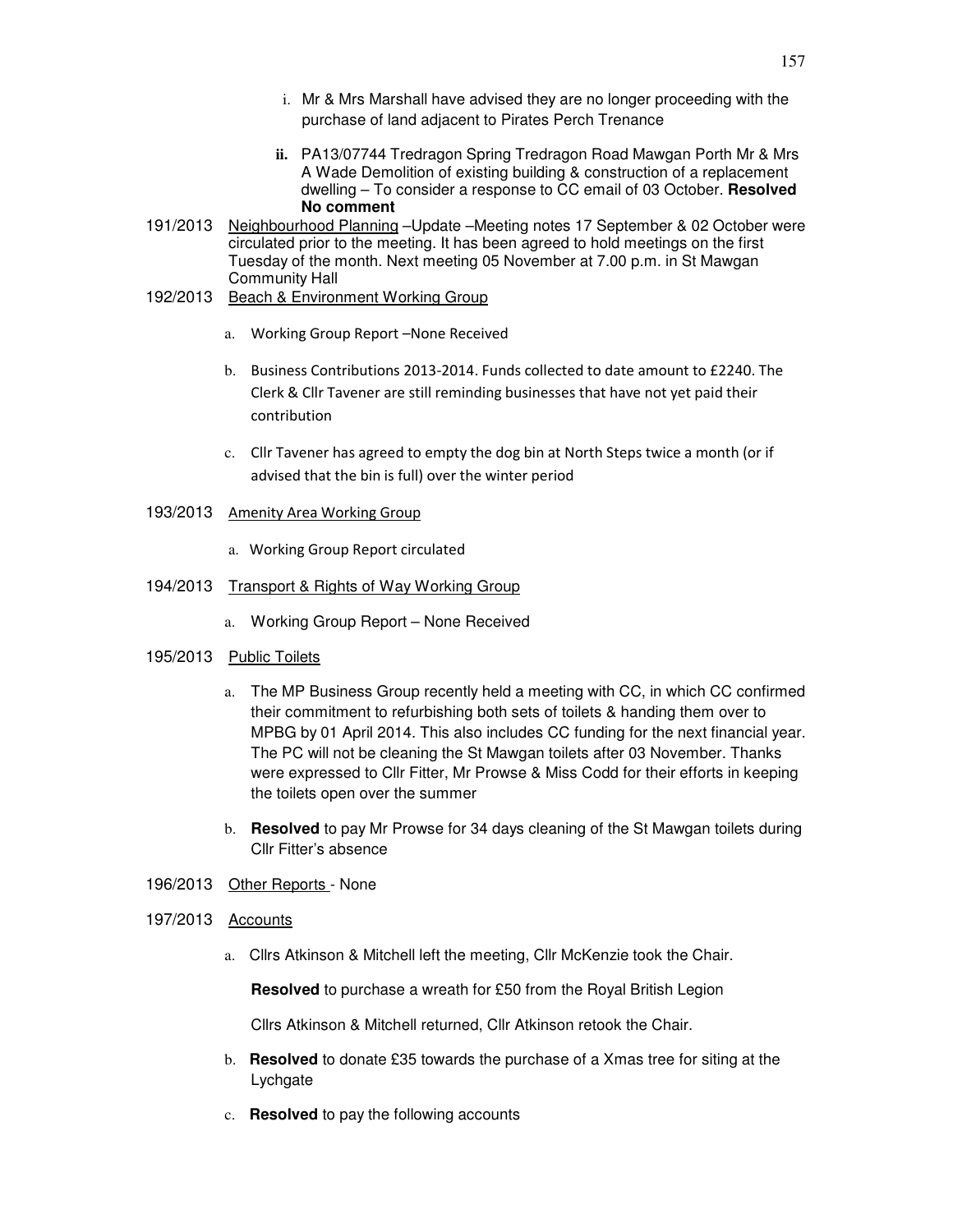| T Michell              | Maintenance September    |  |  |   |          |          | £1099.46 |
|------------------------|--------------------------|--|--|---|----------|----------|----------|
| L Lee                  | Salary & Exp September   |  |  |   |          |          | £ 694.80 |
| M Farmer               | Beach Clean September    |  |  |   |          |          | £ 712.00 |
| A Prowse               | Cleaning St Mawgan WC    |  |  |   |          |          | £ 340.00 |
| <b>Ordnance Survey</b> | <b>Annual Licence</b>    |  |  |   | £        |          | 65.70    |
| Mrs TP Young-Jamieson  | <b>Playfield Rent</b>    |  |  |   |          | £ 100.00 |          |
| D Vickery              | <b>Bus Shelter Clean</b> |  |  |   |          |          | £ 100.00 |
| Royal British Legion   | Remembrance Wreath       |  |  | £ |          | 50.00    |          |
| Total                  |                          |  |  |   | £3161.96 |          |          |

- 198/2013 Correspondence for information All circulated prior to meeting
	- a. SWW WaterFuture Newsletter September 2013
	- b. Alex Huke Community Energy Workshop 30th October 2013: University of Exeter: Penryn Campus:
	- c. CC- Historic Cornwall Progress Report Jan-Jun 2013
	- d. CC- Temporary Road Closure Ox Lane, Penpont, Road from Penpont to the junction of New Road, St Mawgan 14 Oct 2013 to 14 Feb 2014 (24 hours weekends included)

# 199/2013 Correspondence for discussion & decision – Circulated

- a. CC- Community Network Panels- Consultation Cllrs G & S Jennings to respond by 30 October 2013
- b. CALC- Code of Conduct Consultation No further response required
- c. PCC- The Police & Crime Commissioner Small Grant Scheme 2013-2014 Each working group to consider any activities that might be suitable to apply for a grant

### 200/2013 Any Other Business -

- a. Items for next meeting
	- i. Burial Ground Charges Review
	- ii. Airport Cllrs views on airport charges sought for Cllr G Jennings to feedback at next Cornwall Newquay Airport meeting
	- iii. Leylandii at Almshouses

The meeting closed at 8.45 p.m.

Date of next meeting – 13 November 2013 at St Mawgan Community Hall at 7.30pm